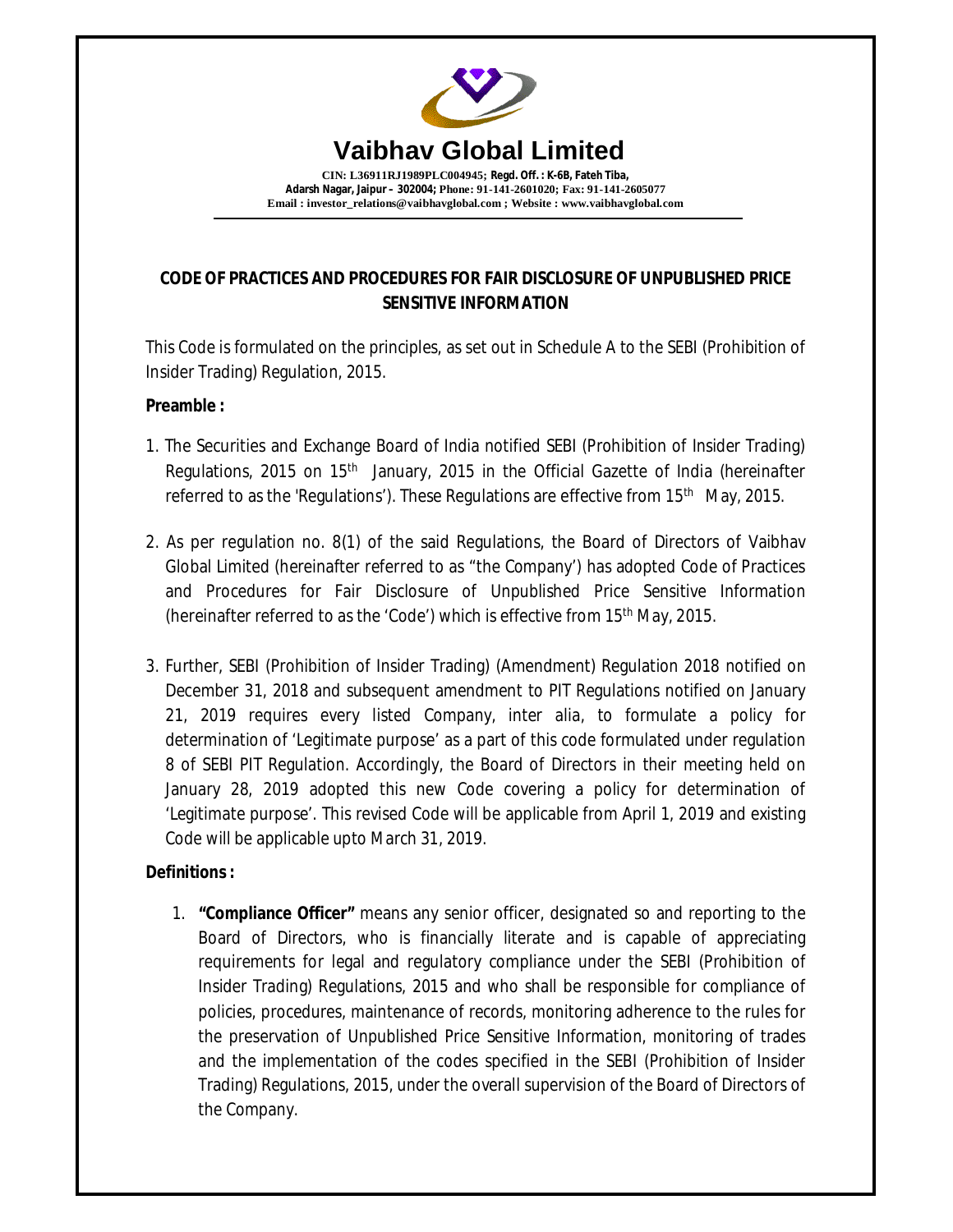- 2. **"Unpublished price sensitive information"** ("UPSI") means any information, relating to a Company or its securities, directly or indirectly, that is not generally available which upon becoming generally available, is likely to materially affect the price of the securities and shall, ordinarily including but not restricted to, information relating to the following:
	- (i) financial results;
	- (ii) dividend;
	- (iii) change in capital structure;
	- (iv) mergers, de-mergers, acquisitions, delisting, disposals and expansion of business and such other transactions;
	- (v) change in key managerial personnel;

The Board of Directors of the Company has appointed Group CFO as Chief Investor Relations Officer and the Company Secretary as Compliance Officer for the purpose of this code, who shall report to the Board of Directors.

The Chief Investor Relations Officer and Compliance Officer shall ensure the following:

- 1. Prompt public disclosure of Unpublished Price Sensitive Information that would impact price discovery no sooner than credible and concrete information comes into being in order to make such information generally available;
- 2. Uniform and universal dissemination of Unpublished Price Sensitive Information to avoid selective disclosure;
- 3. Prompt dissemination of Unpublished Price Sensitive Information that gets disclosed selectively, inadvertently or otherwise to make such information generally available;
- 4. Appropriate and fair response to queries on news reports and requests for verification of market rumours by Regulatory Authorities;
- 5. The information shared with analysts and research personnel is not Unpublished Price Sensitive Information;
- 6. Develop best practices to make transcripts or records of proceedings of meetings with analysts and other investor relations conferences on the official website to ensure official confirmation and documentation of disclosures made.
- 7. Handling of all Unpublished Price Sensitive Information on a need-to-know basis.